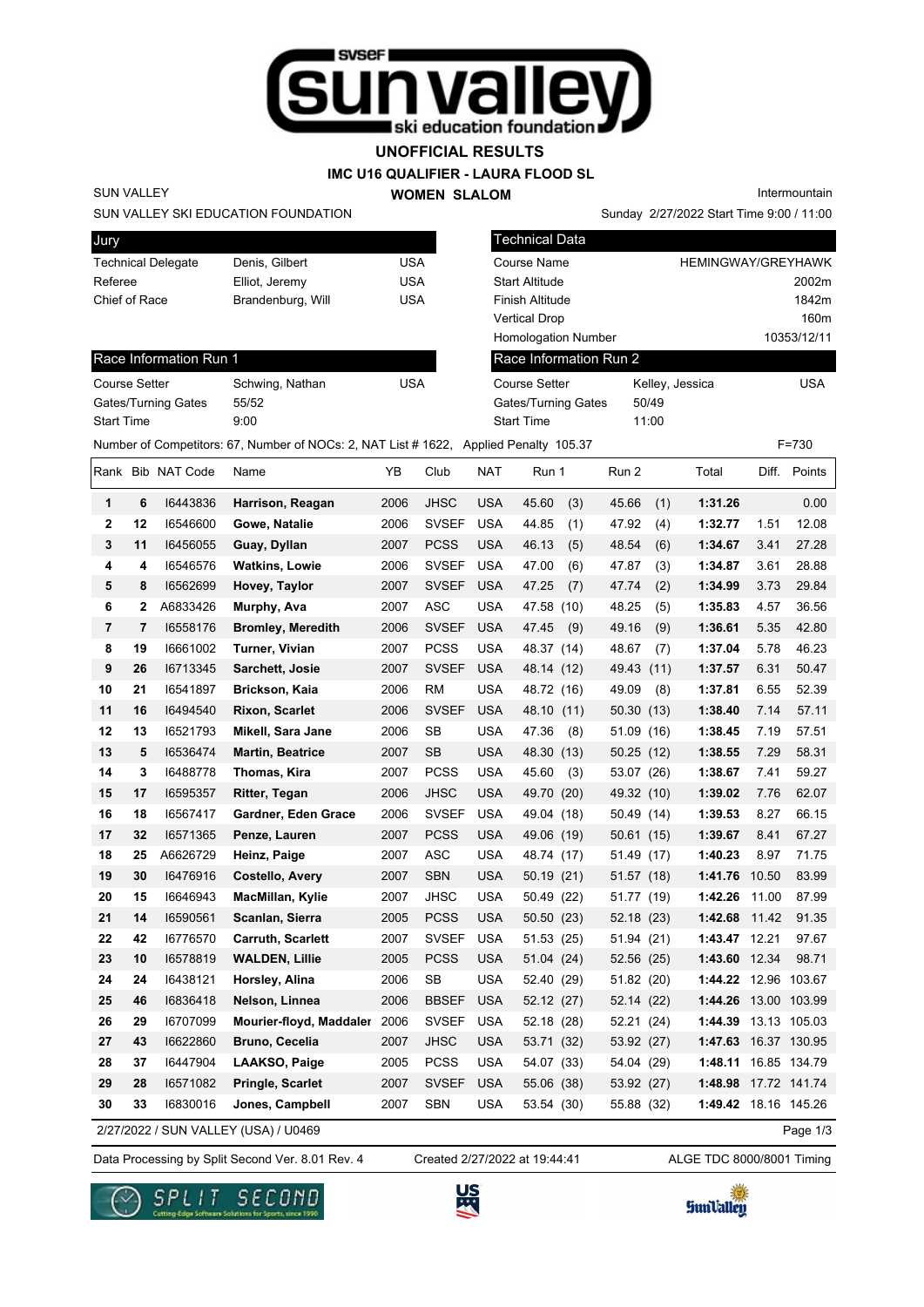## **IMC U16 QUALIFIER - LAURA FLOOD SL WOMEN SLALOM UNOFFICIAL RESULTS**

Sunday 2/27/2022 Start Time 9:00 / 11:00 Intermountain

SUN VALLEY SKI EDUCATION FOUNDATION

SUN VALLEY

|    |     |                   |                          |      |              |            |                  |             | $E/E1/E0LE$ order thing 0.00 $\mu$ + 1.00 |       |              |
|----|-----|-------------------|--------------------------|------|--------------|------------|------------------|-------------|-------------------------------------------|-------|--------------|
|    |     | Rank Bib NAT Code | Name                     | YB   | Club         | <b>NAT</b> | Run 1            | Run 2       | Total                                     | Diff. | Points       |
| 31 | 56  | 16644480          | Leveratto, Sofia         | 2006 | <b>SB</b>    | <b>USA</b> | 54.86 (36)       | 54.75 (30)  | 1:49.61 18.35 146.78                      |       |              |
| 32 | 51  | 16911001          | Feltl, Micaela           | 2004 | <b>SBN</b>   | <b>USA</b> | 54.23 (34)       | 55.51 (31)  | 1:49.74                                   | 18.48 | 147.82       |
| 33 | 47  | A6783563          | Alderson, Elizabeth      | 2006 | <b>ASC</b>   | <b>USA</b> | 55.02 (37)       | 56.59 (33)  | 1:51.61 20.35 162.78                      |       |              |
| 34 | 45  | 16764409          | Potter, Anna             | 2006 | <b>PCSS</b>  | <b>USA</b> | 57.06 (39)       | 56.66 (35)  | 1:53.72 22.46 179.66                      |       |              |
| 35 | 50  | A6802147          | Petter, Vida             | 2007 | ASC          | <b>USA</b> | 51.88 (26)       | 1:02.20(43) | 1:54.08 22.82 182.54                      |       |              |
| 36 | 100 | 16663817          | <b>Moll. Annie</b>       | 2007 | <b>JHSC</b>  |            | 57.53 (40)       | 56.59 (33)  | 1:54.12 22.86 182.86                      |       |              |
| 37 | 40  | 16587743          | Preston, Sonja           | 2007 | <b>PCSS</b>  | <b>USA</b> | 58.99 (42)       | 58.06 (37)  | 1:57.05 25.79 206.30                      |       |              |
| 38 | 27  | 16682791          | Cooke, Faith             | 2006 | <b>SVSEF</b> | <b>USA</b> | 59.03 (43)       | 58.03 (36)  | 1:57.06                                   |       | 25.80 206.38 |
| 39 | 61  | 16524748          | Tiranno, Jenna           | 2005 | <b>PCSS</b>  | L          | 57.83 (41)       | 1:00.04(41) | 1:57.87 26.61 212.86                      |       |              |
| 40 | 57  | 16555426          | Umble, Jenna             | 2007 | <b>SB</b>    | <b>USA</b> | 59.11 (44)       | 59.11 (39)  | 1:58.22 26.96 215.66                      |       |              |
| 41 | 58  | 16747635          | Kirby, Greta             | 2007 | <b>PCSS</b>  | <b>USA</b> | 1:00.96(46)      | 58.13 (38)  | 1:59.09                                   |       | 27.83 222.62 |
| 42 | 53  | 16628921          | Boehner, Morgan          | 2007 | <b>SB</b>    | <b>USA</b> | 1:00.91(45)      | 59.50 (40)  | 2:00.41                                   |       | 29.15 233.17 |
| 43 | 55  | 16503478          | Railsback, Aurora        | 2007 | BR.          | <b>USA</b> | 1:01.15(47)      | 1:01.24(42) | 2:02.39 31.13 249.01                      |       |              |
| 44 | 65  | 16867770          | Mackay, Elizabeth        | 2007 | <b>SB</b>    | <b>USA</b> | 1:03.72(49)      | 1:04.01(44) | 2:07.73                                   |       | 36.47 291.73 |
| 45 | 63  | 16740215          | Pagano, Emma             | 2005 | <b>SBN</b>   | USA        | 1:04.16(50)      | 1:04.94(45) | 2:09.10                                   |       | 37.84 302.69 |
| 46 | 64  | 16811161          | <b>Paulson, Caroline</b> | 2006 | SOL          | <b>USA</b> | 1:04.19(51)      | 1:06.00(47) | 2:10.19 38.93 311.41                      |       |              |
| 47 | 68  | 16566133          | Pope, Rachel             | 2007 | <b>IND</b>   |            | USA 1:06.12 (52) | 1:05.33(46) | 2:11.45 40.19 321.48                      |       |              |
| 48 | 67  | 17059096          | <b>Campbell, Delaney</b> | 2007 | <b>MWSC</b>  | <b>USA</b> | 1:06.68(53)      | 1:08.18(48) | 2:14.86 43.60 348.76                      |       |              |
| 49 | 66  | 16861725          | Perl, Nicole             | 2005 | <b>BBSEF</b> | <b>USA</b> | 1:10.34(54)      | 1:11.04(49) | 2:21.38                                   |       | 50.12 400.92 |
| 50 | 59  | 16852373          | Oakey, Aubrey            | 2007 | <b>BBSEF</b> |            | USA 1:02.52 (48) | 1:27.05(50) | 2:29.57 58.31 466.43                      |       |              |
|    |     |                   |                          |      |              |            |                  |             |                                           |       |              |

**NOT PERMITTED TO START 1st RUN**

|                                            |          | DID NOT START 1st RUN: 2 competitors  |      |              |                |            |  |
|--------------------------------------------|----------|---------------------------------------|------|--------------|----------------|------------|--|
| 52                                         | 16708750 | <b>Buchwalter, Claire</b>             | 2007 | <b>SVSEF</b> | <b>USA</b>     |            |  |
| 34                                         | 16536486 | Martin, Nina                          | 2007 | <b>SB</b>    | <b>USA</b>     |            |  |
|                                            |          |                                       |      |              |                |            |  |
|                                            |          | DID NOT FINISH 1st RUN: 9 competitors |      |              |                |            |  |
| 44                                         | 16578115 | Rodriguez, Mariah                     | 2006 | <b>PCSS</b>  | $\blacksquare$ |            |  |
| 38                                         | 16937622 | Petrisko, Savannah                    | 2007 | <b>PCSS</b>  | <b>USA</b>     |            |  |
| 39                                         | 16502943 | <b>Mannelin, Kirsten</b>              | 2007 | <b>RM</b>    | <b>USA</b>     |            |  |
| 35                                         | 16595190 | Owens, Callie                         | 2007 | <b>JHSC</b>  | <b>USA</b>     |            |  |
| 36                                         | 16831226 | Ryan, Madeline                        | 2007 | <b>JHSC</b>  | <b>USA</b>     |            |  |
| 20                                         | 16582677 | Larsh, Talise                         | 2007 | <b>SB</b>    | <b>USA</b>     |            |  |
| 41                                         | 16971128 | Holbrook, Nina                        | 2007 | <b>PCSS</b>  | <b>USA</b>     |            |  |
| 22                                         | 16665020 | Wirth, Lucy                           | 2007 | <b>JHSC</b>  | <b>USA</b>     |            |  |
| 1                                          | 16685329 | Hallstein, Sophia                     | 2006 | <b>SVSEF</b> | <b>USA</b>     |            |  |
|                                            |          |                                       |      |              |                |            |  |
| <b>DISQUALIFIED 1st RUN: 2 competitors</b> |          |                                       |      |              |                |            |  |
| 54                                         | 16780373 | Pehrson, Ruby                         | 2007 | <b>BR</b>    | <b>USA</b>     | 55<br>Gate |  |
| 48                                         | 16608460 | Shaughnessy, Ella                     | 2007 | <b>SVSEF</b> | <b>USA</b>     | Gate 55    |  |

#### **NOT PERMITTED TO START 2nd RUN**

**DID NOT START 2nd RUN**

#### 2/27/2022 / SUN VALLEY (USA) / U0469

Data Processing by Split Second Ver. 8.01 Rev. 4 Created 2/27/2022 at 19:44:41 ALGE TDC 8000/8001 Timing

Created 2/27/2022 at 19:44:41

Page 2/3